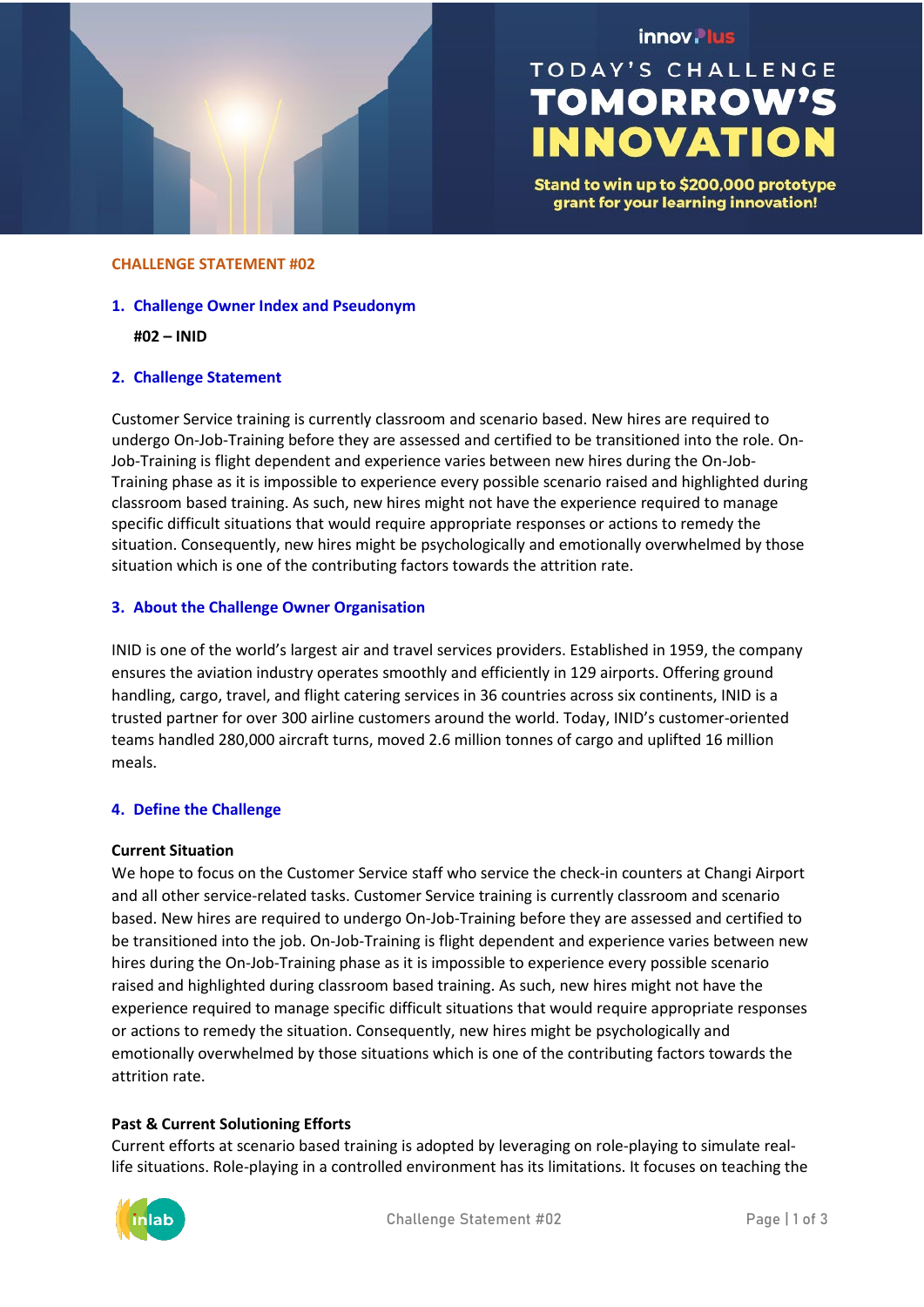principles of how to respond, but lacks realism in training and difficult to recreate authenticity in a simulated environment. It can be a challenge to actively and effectively engage trainees through role-playing as guidance is required, therefore, learning must be scaffolded which may require more training time.

Currently, trainees go through classroom-based training, scenario base training and on-job training. There are assessments given at different stages. On-job training is the final stage before trainees are given a pass. We are looking for a solution that will complement the existing training framework.

# **Challenge / Gap / Unrealised Potential**

Preparing trainees for real life situations

- Unable to simulate all possible scenarios
- Unable to prepare trainees adequately to manage difficult situations
- Unable to evoke similar feelings and emotions during engagements
- Inadequate On-Job-Training due to flight availability and passenger load factor

# Engaging learners during training

- Trainees come from different backgrounds and it is often challenging for the trainers to pitch a training that covers all different groups of people
- This results in different levels of engagement during the training sessions. It is often common to find learners not as motivated and engaged as hoped for

Effectiveness of On-Job Training

- On-job training can only happen when there are flights. With the current situation brought about by the pandemic, available flights that INID service are sparse. Even when there are flights, due to lower levels of passenger loads, there is inadequate opportunities for onjob training.
- For example, different airlines have different products and requirements and typically customer service staff have to be proficient and familiar with the different products and standards.

# **5. Targeted Learners / Users**

- Customer Service new hires with little to no experience
- Refresher training for current Customer Service staff
- Primary targeted user population: 300 Customer Service Staff
- Secondary targeted user population: 1200 Service Staff in wider airport community

# **6. Solution Partner and Deliverables**

Credible and reputable with proven track record of successful implementation of projects. Solution partner has to be prepared to work very closely, transparent, well equipped with the knowledge, tools and embrace innovative approaches to support effective and engaging adult learning.

# **7. Expectations of Solution**

- The solution should preferably be used indoors
- The solution should be portable and not confined to a specific space
- The solution must be accessible to all
- The solution must be easy to set up and use